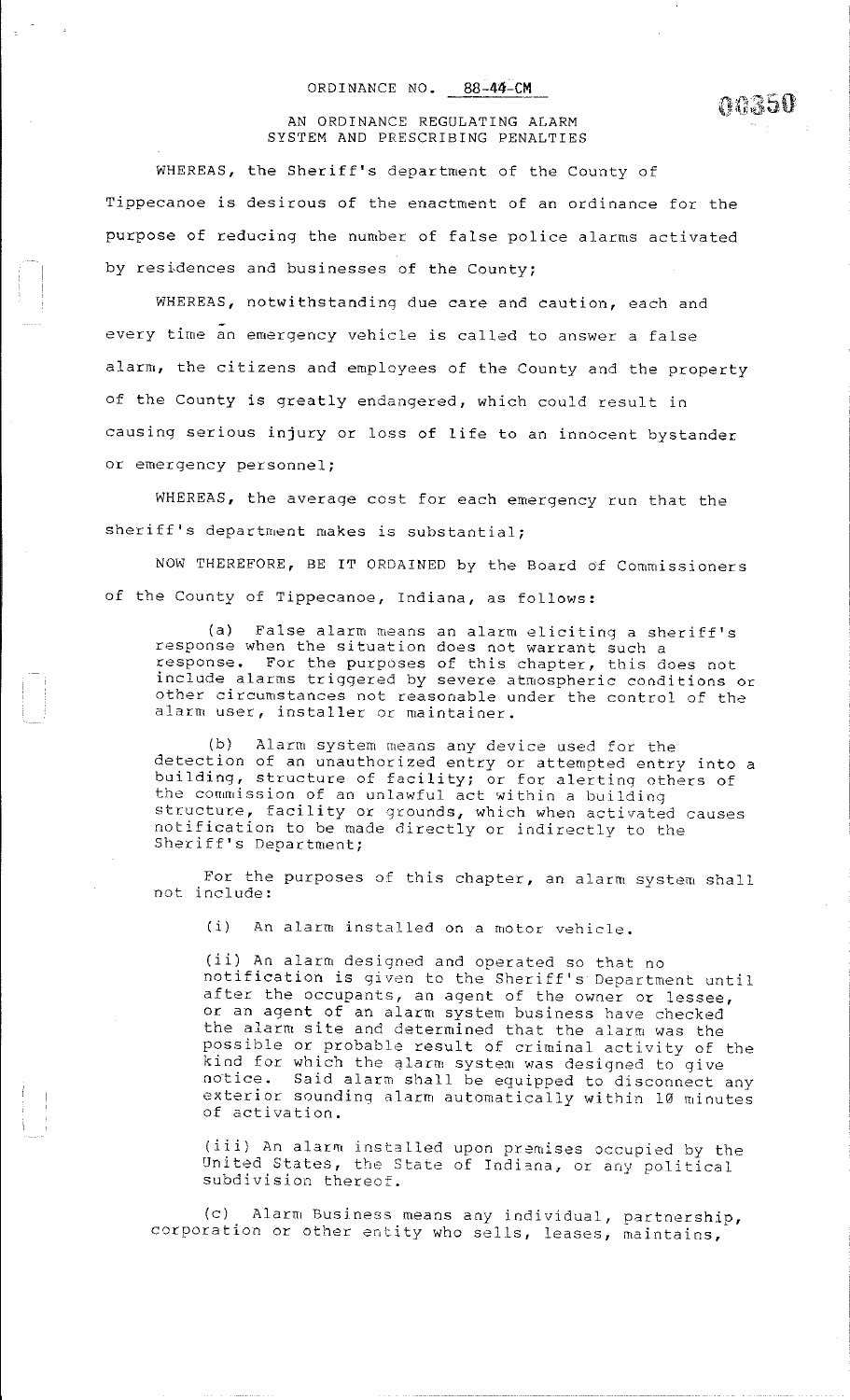00351

services, repairs, alters, replaces, moves or installs any alarm system or causes to be sold, leased, maintained, serviced, repaired, altered, replaced, moved or installed any alarm system in or on any building, structure or facility.

(d) Alarm Agent means any person who is employed by an alarm business either directly or indirectly, whose duties include selling, maintaining, leasing, servicing, repairing, altering, moving, or installing on or in any building, structure, or facility, any alarm system.

Section 2. Monitoring Fee

Every person maintaining an alarm system, monitored by the County, as defined in section 1 hereof, shall pay an annual monitoring fee of three hundred dollars (\$300.00) to the Tippecanoe County Auditor for each alarm site monitored, payable on March 1 of each year, for the following 12 month period. This fee shall be waived for any alarm removed from the system within 12 months from the effective date of this ordinance. The annual fee for an alarm installed after March 1 of any year shall be prorated for each month or portion of a month that such an alarm is installed. The fee shall be deposited in the Tippecanoe County Police Department Capital Outlay Account.

Section 3. Registration of Alarm Business

Prior to doing business within Tippecanoe County, and alarm system business shall register with the Tippecanoe County Auditor's office on a form designated by the County for the purpose. On such form the business shall set forth:

(a) The full name and address of the alarm system **business;**  (b) The full name, business address and home address

of the manager; (c) A telephone number at which the Sheriff's

Department can notify personnel of the business of a need for assistance at any time;

(d) The name, address and date of birth of all alarm agents employed by the alarm system business.

An alarm system business doing business at the time this ordinance becomes effective shall have thirty (30) days to register as required above, with a fee of one hundred dollars  $(5100.00)$ .

An alarm system business shall promptly notify the Tippecanoe County Auditor in writing of any change in the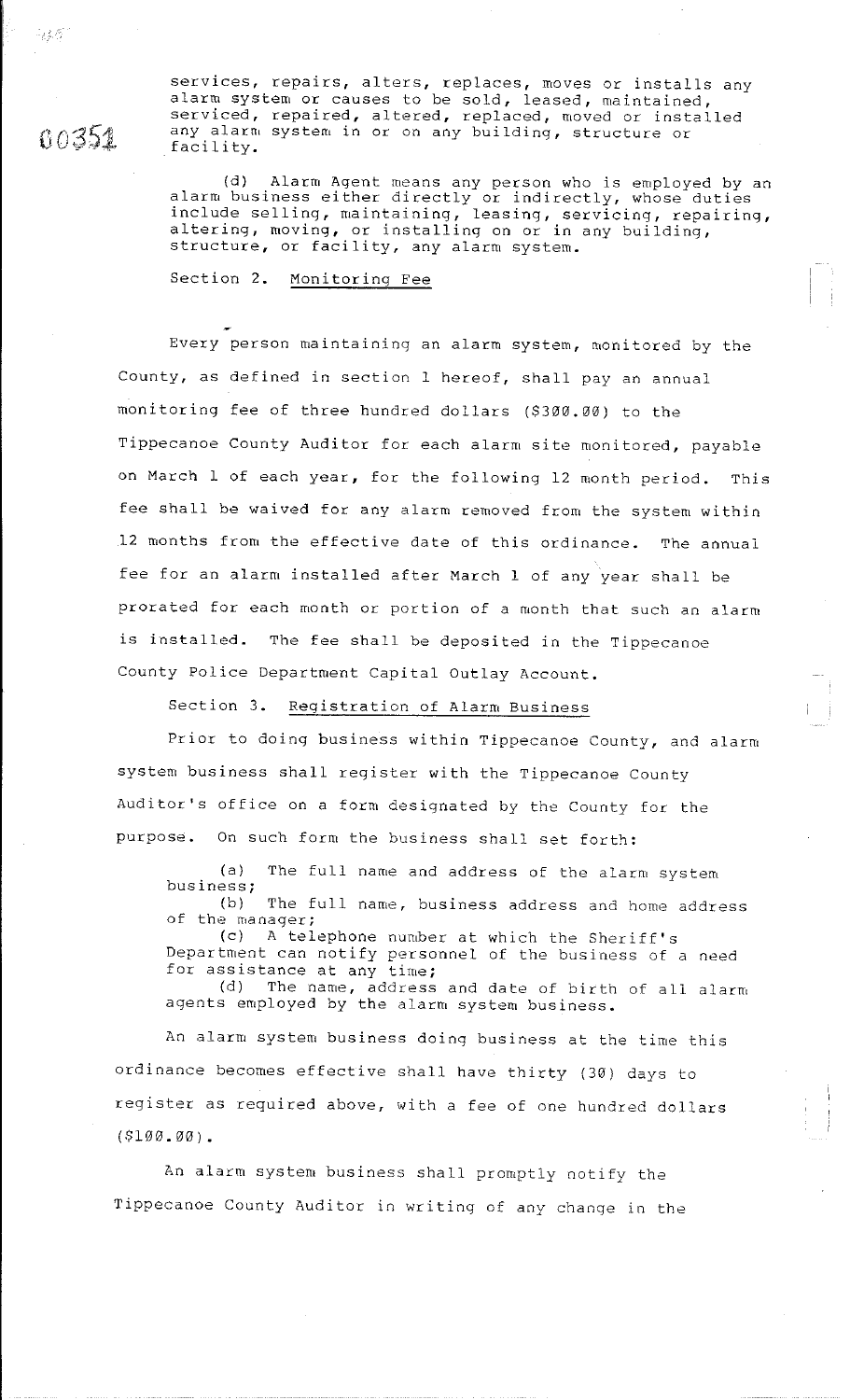information contained in the registration form.

Section 4. Identification Cards Required  $00352$ 

Every alarm agent shall carry on his person at all times while engaged in the alarm system business an identification card which shall be displayed to any police officer or fire department officer upon request.

### Section 5. Prohibited Acts

It shall be a prohibited act punishable by fine as provided in this ordinance to do any of the following acts:

(a) For a person who owns or controls property on which an alarm system is installed to issue, cause to be issed or permit the issuance of a false alarm.<br>(b) For a person who owns or controls pr For a person who owns or controls property to install, maintain or permit to operate any alarm which automatically dials into any Sheriffs department public or emergency telephone line when an alarm is activated.<br>(c) For a person participating in the ownership For a person participating in the ownership or management of an alarm system business to do any business within Tippecanoe County without registering as required by this ordinance.

Each separate occurrence, under subsection  $(a)$ , and each separate day, under subsection (b) and (c) shall constitute a separate and distinct violation.

Section 6. Notice of Violation

The Sheriff or disignee may issue a notice of violation. Upon the issuance of the first three violations per calendar year of section 5 (a) only for any specific property, any fine will be excused upon the violator submitting a written report to the Sheriff's department on the cause of the alarm within two weeks of service of notice of violation. Such report must show that steps have been taken to correct the problem and that the problem will not occur again in the future.

Section 7. Contents of Notice of Violation

The notice of violation shall state the name of the violator, the location of the violation, the date and time of the violation, the section of this ordinance which was violated, the penalties for the violation and the violator's right to an appeal under any section hereof, if applicable.

# Section 8. Service of Notice of Violation

A notice of violation shall be served upon the violator at